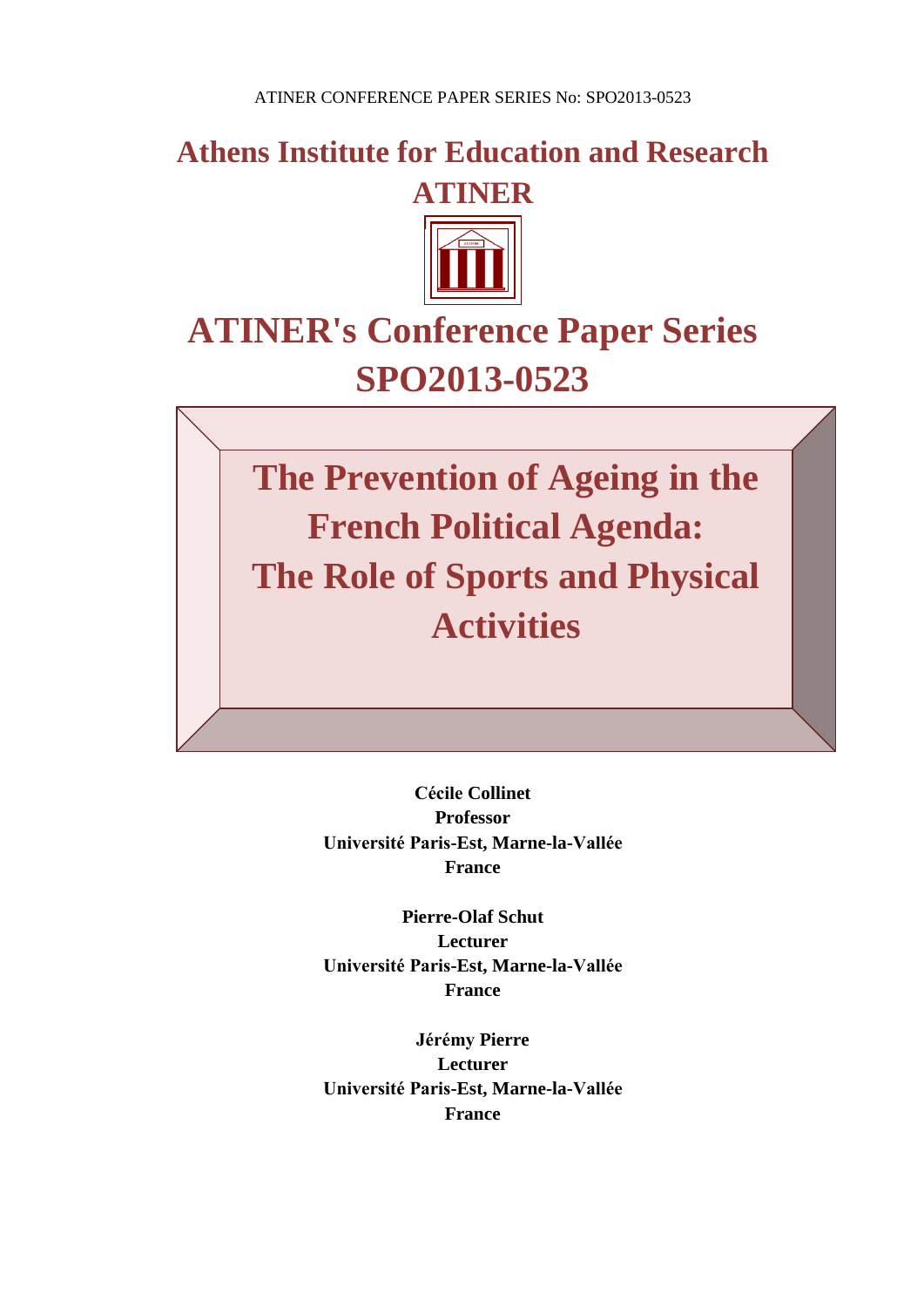Athens Institute for Education and Research 8 Valaoritou Street, Kolonaki, 10671 Athens, Greece Tel: + 30 210 3634210 Fax: + 30 210 3634209 Email: info@atiner.gr URL: www.atiner.gr URL Conference Papers Series: www.atiner.gr/papers.htm

Printed in Athens, Greece by the Athens Institute for Education and Research. All rights reserved. Reproduction is allowed for non-commercial purposes if the source is fully acknowledged.

> ISSN **2241-2891** 04/09/2013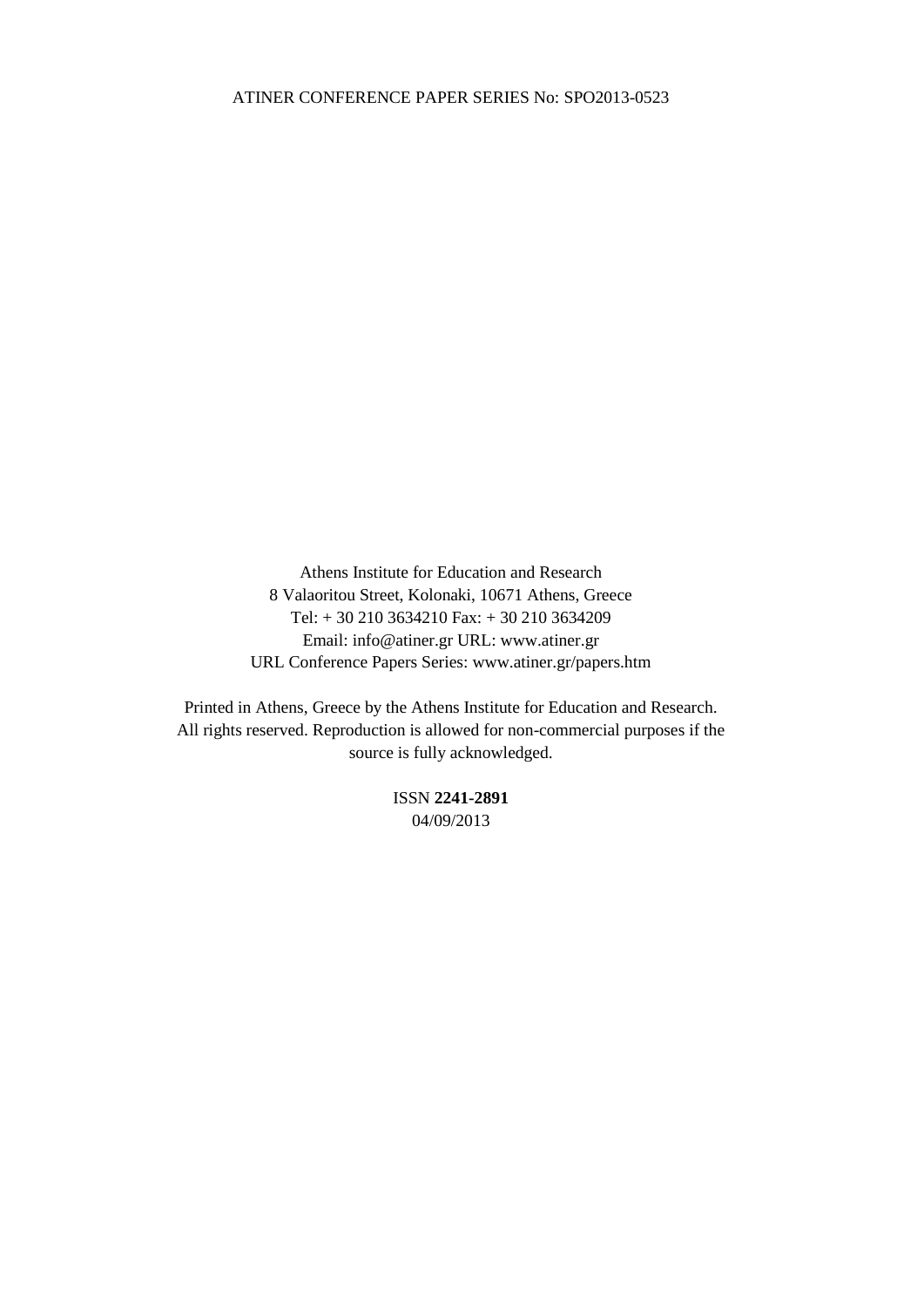## An Introduction to ATINER's Conference Paper Series

ATINER started to publish this conference papers series in 2012. It includes only the papers submitted for publication after they were presented at one of the conferences organized by our Institute every year. The papers published in the series have not been refereed and are published as they were submitted by the author. The series serves two purposes. First, we want to disseminate the information as fast as possible. Second, by doing so, the authors can receive comments useful to revise their papers before they are considered for publication in one of ATINER's books, following our standard procedures of a blind review.

Dr. Gregory T. Papanikos President Athens Institute for Education and Research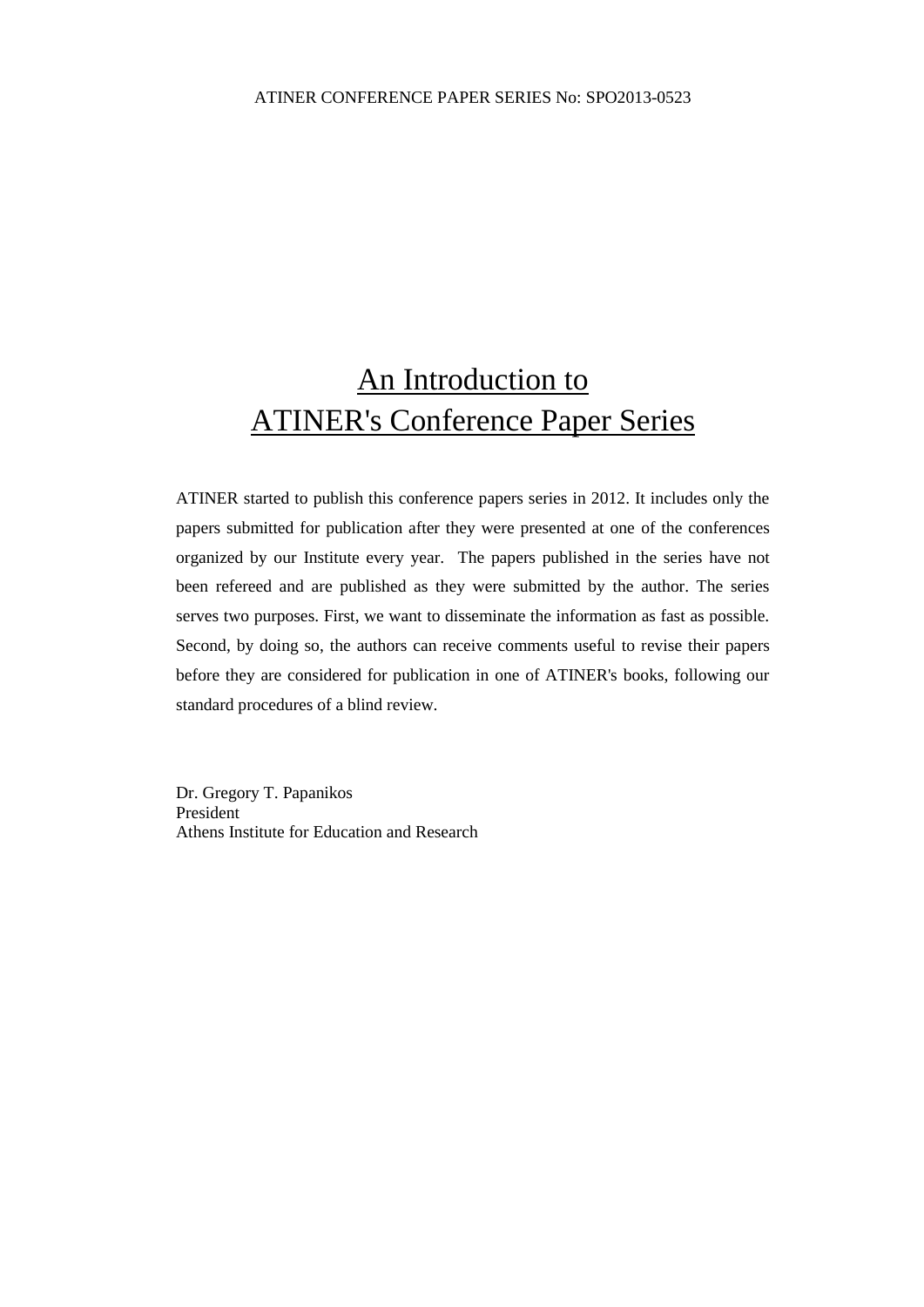This paper should be cited as follows:

**Collinet, C. Schut, P-O and Pierre, J.** (2013) "**The Prevention of Ageing in the French Political Agenda: The Role of Sports and Physical Activities**" Athens: ATINER'S Conference Paper Series, No: SPO2013-0523.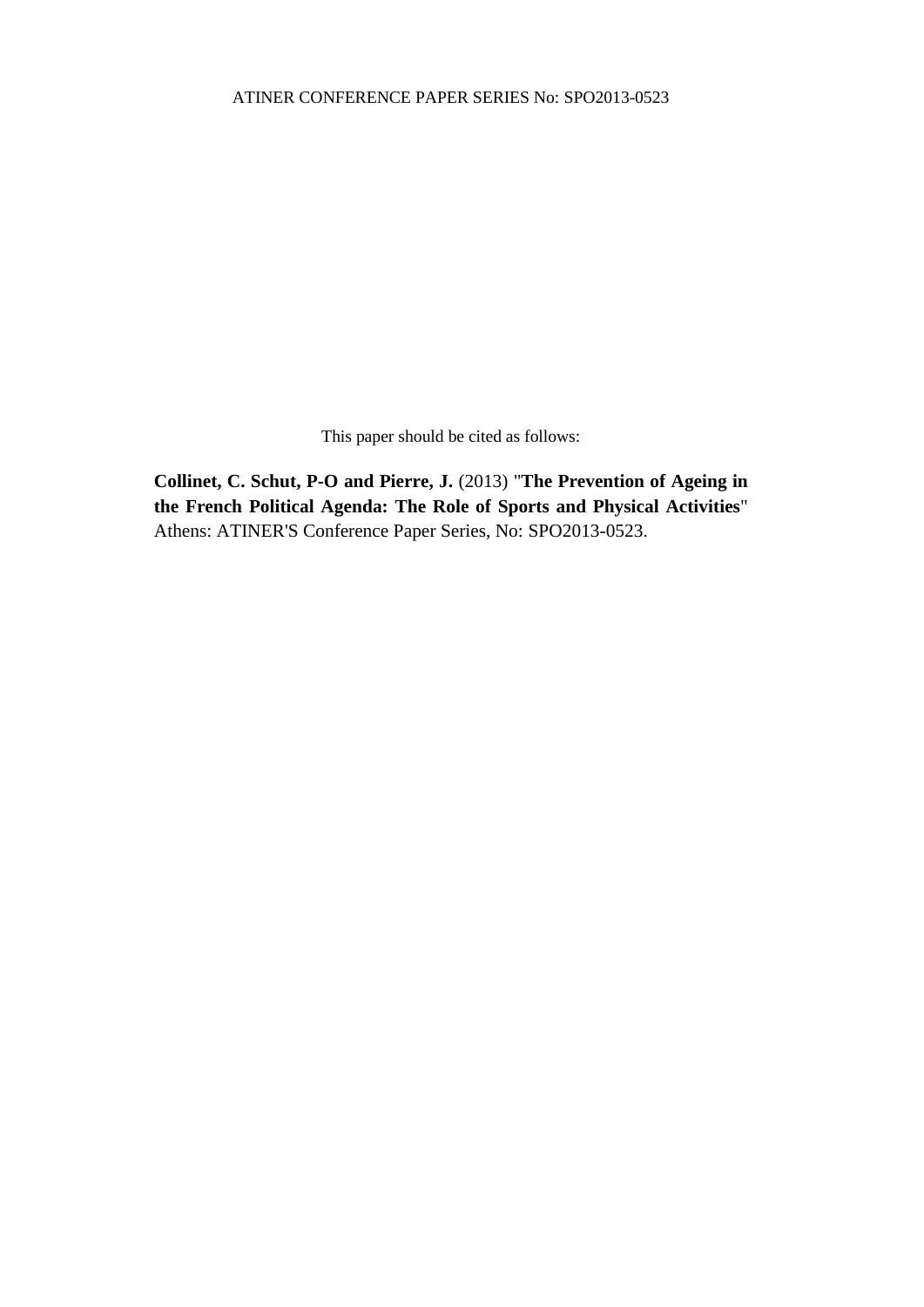### **The Prevention of Ageing in the French Political Agenda: The Role of Sports and Physical Activities**

**Cécile Collinet Professor Université Paris-Est, Marne-la-Vallée France Pierre-Olaf Schut Lecturer Université Paris-Est, Marne-la-Vallée France Jérémy Pierre Lecturer Université Paris-Est, Marne-la-Vallée France**

#### **Abstract**

The first phase of a public policy consists in placing a public issue on the political "agenda". To examine this policy, classical analyses of political agendas underline the operating factors in action when a question comes to be viewed as a public issue. Here we shall consider French policies related to the prevention of ageing through sports and physical activities (APS). More specifically, we shall analyse three factors which gave this issue such power as to raise questions to the public authorities.

The first factor regards demographic, social and economic changes combined with new ways of apprehending the elderly and the body, but also changes related to the French health policy and its definite direction towards prevention. Indeed life expectancy is steadily getting longer which makes the financing of retirement pensions more complex – all the more so as health expenses increase with age.

The second factor is the existence of a corpus of knowledge regarding physical and sports activities as well as ageing. This combination forms an "epistemic community" carried by the medical profession. As a matter of fact, the recommendations and expert-assessments related to the role of physical activities to support "ageing well" build their legitimacy on a set of multidisciplinary bodies of knowledge within the sphere of gerontology.

The third major factor concerns actions undertaken by international institutions like the UNO or the WHO which gave the necessary incentive to indirectly lead the French government action. Since the 1970s, old age – or "the third age" as it is called in France – has progressively become a crucial element in international policies. In France, it is conveyed through the notion of well-aging which can be found at the heart of many action plans.

#### **Keywords:**

**Contact Information of Corresponding author**: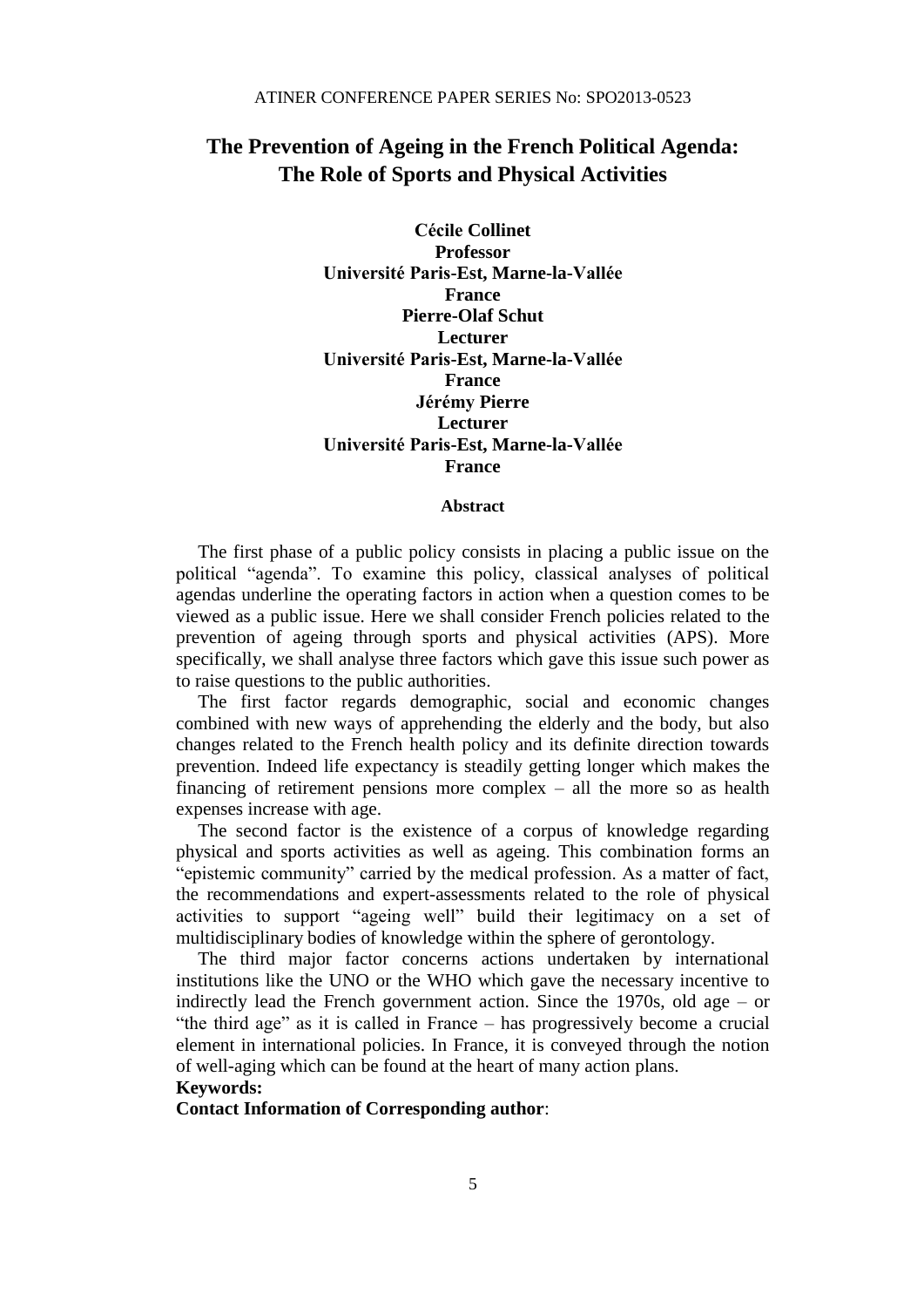Classical analyses of the political agenda, like those carried out by Cobb and Elder (1983) and Cobb, Ross and Ross (1976), underline the various factors involved in the consideration of a problem within the framework of public policies. Besides, the analysis of public policies in terms of ideas, institutions and interests (the three "I"s) by Palier and Surel (2005) leads us to reflect on the plurality of factors operating when considering an issue as a public problem.

In this contribution, we shall concentrate on the policies relative to the prevention of ageing and, more specifically, to the role played by sports and physical activities (APS) in this field.

In France, ageing policies started taking shape with the Laroque report drawn up in 1962 and stemming from the Commission of Studies on Ageing Issues. After a relatively long latent period, measures accelerated in the 2000s, just when issues related to an ageing population were looming: would the National Health Service take charge of dependency? From then on, four mainstays were called up to prevent ageing: nutrition, social activity, cognitive stimulation and APS. In 2006, the latter appeared as a major point in the program of the National Institute for Health Prevention and Education: "Eat well, move well... and live fit! Guidelines for the elderly". The practice of APS also constituted the third axis of the *Well-Ageing* program in 2007.

Our contribution shows that the inclusion of APS into the French public policies required the presence of three complementary conditions:

- demographic, social and economic transformations coupled with modifications in the representation of the elderly and the body, but also adjustments in the French health policy and its increasing emphasis on prevention;
- the existence of a corpus of knowledge regarding APS and ageing, constituting an epistemic community carried by the medical profession;
- incentive coming from international institutions like the UNO (cf. the Vienna plan in 1982) or the WHO (cf. the *Active Ageing* program in 2002) which indirectly orientated the French government's action.

#### **Demographic, social and cultural transformations**

The development of public policies related to the prevention of ageing was brought to the foreground with the gradual apparition of a new social issue justifying State intervention. According to Kingdon (2002), a policy window opens with the conjunction of three streams: the emergence of problems, the definition of public policies and the politician's decision time. We shall first highlight how an issue emerged from specific demographic circumstances. Bossy (2010) reminds us that identifying a problem may take time, but it is important to first apprehend the various elements which are concurrently at stakes.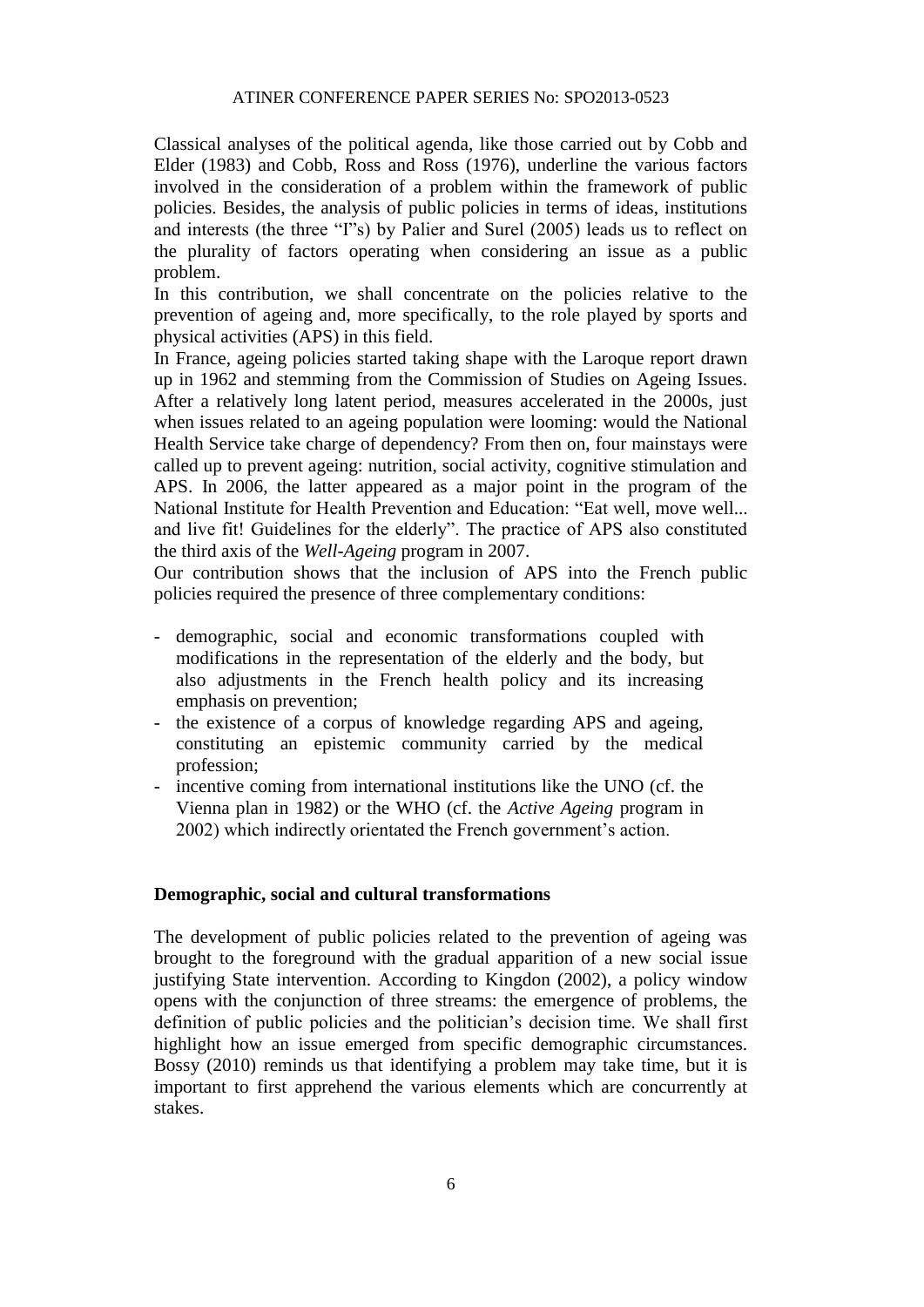Indeed, the issues relative to an ageing population raise several successive questionings and their conjunction emphasizes the degree of the politicians' consideration of old age. The issues are of different kinds: first, a longer lifespan means that the working life is followed by a gradually extending retirement period. The contributory pension scheme set up in France during the Second World War and integrated into Social Security (the French public welfare system) after the war, prepares the foundations for financing the workers' pensions, thus enabling them "to finish their lives with dignity"<sup>1</sup>. At that time, life expectancy for men was below 60 years, but all along the second half of the  $20<sup>th</sup>$  century, the potential life span continued to extend regularly. At first, this concerned the whole population of whatever age, due to the lessening of infectious mortality. Then, at the end of the  $20<sup>th</sup>$  century, this tendency was strengthened by a lower mortality rate with the elderly, due in particular to the diminution of mortality related to cardiovascular diseases (Prioux, 2006; Meslé, 2006). Today the men's lifespan has reached almost 80 years and the women's 85 years. Consequently financing retirement pensions has become a serious economic issue.

The very existence of a pension scheme is a public concern and it soon turns into a problem in as much as the extended lifespan is combined with a distinctive point in the age pyramid: the ageing of the whole baby-boom generation. The "grandpa-boom" compromises the public retirement system based on a contributory pension scheme. The proportion of people in employment is reduced whereas a whole generation of retiring people is coming up. Although this problem was soon depicted (Vernière 1990a, 1990b), its very complexity and temporality incited the successive governments to take phased measures<sup>2</sup> without actually overthrowing the old system and setting up a new viable one which would have taken demographic forecasts into consideration.

The ageing issue holds another important aspect related to medical care and especially to its cost, since the public welfare system ensures the financing of a major part of French people's health expenses. Statistics reveal that health expenses increase with age. An extended lifespan combined with an ageaing population represents a potential risk to multiply health expenditures (Albouy  $\&$  al. 2009), despite the number of studies which have questioned the linearity of this connection (Grignon, 2002; Dormont, 2009). Indeed, depending on the state of health of the elderly at various stages of their lives, and on the cost inherent to death (the last year of life representing quite a large portion of older people's health expenses), the increase in health public expenditures could be contained by an increase in riches. Then prevention policies to preserve

 $\overline{\phantom{a}}$ 

<sup>1</sup>The Resistance National Council : *Programme du Conseil National de la Résistance*, March 15, 1944.

<sup>&</sup>lt;sup>2</sup>Various reforms progressively lengthen the duration of contribution paying, postpone retirement age and reduce inequalities between workers (the Balladur reform in 1993; creation of a reservation Fund for pensions in 1999; the Fillon reform in 2003; reform of special pension systems in 2007; the Woerth reform in 2010).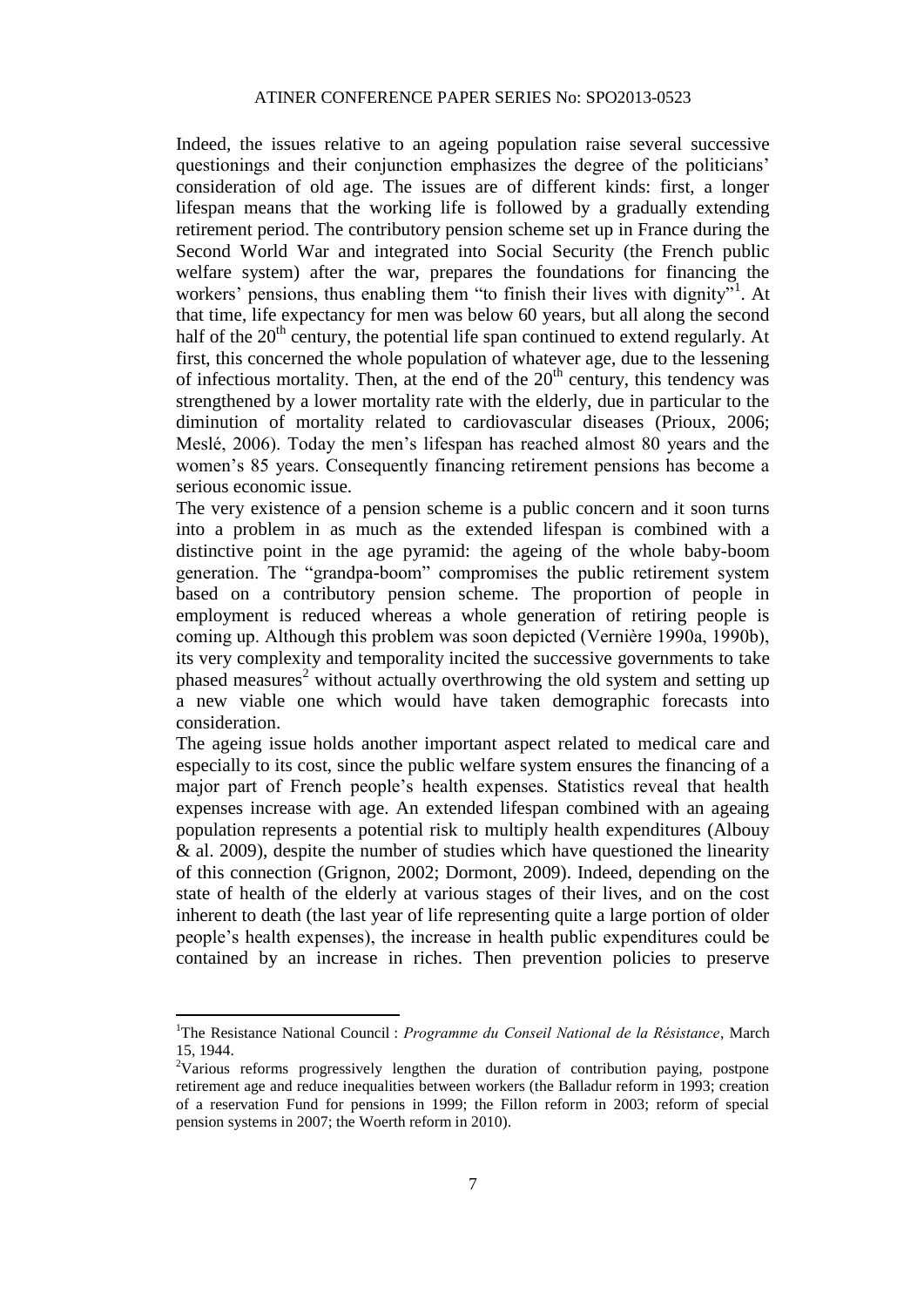people's health would play an essential role to aim at the scenario that would be most beneficial to public finances.

Planning health preservation also presumes a change in the representations of the elderly and their bodies. These representations were revolutionized in the late  $20<sup>th</sup>$  century. Bourdelais (1997) depicts the many aspects of old age. The age of body deterioration is pushed back and there appears a new life phase with specific characteristics: freedom from professional activities and the physical ability to fully enjoy it. The "third age" concept emerged from this basis in the 1970s (Caradec, 2010), putting off to a "fourth age" the time of health troubles. The public action resulting from the propositions made in the 1962 Laroque Report, comes within the scope of this determination to turn retirement into a time for self-fulfillment achieved through better social integration (Guillemard, 1980). Besides enjoying their full physical capacities, retired people also wish to "grow old young" (Gestin, 2001). Thus, when R. Feillet (2000) studies the preoccupations of ageing people, it is not surprising to find that right after the desire to "ease pain" their concerns are related to wrinkles, weight and most of all fitness.

Consequently practising physical activities becomes quite significant to benefit senior citizens. Gymnastics and sports, long-standing approaches to physical education for the youth at school, now appear like relevant solutions for seniors. Clubs for retired people proliferated in the 1970s. They frequently offer gym sessions to elderly people who were not immersed in the sports culture as youngsters, especially factory workers and farmers living in rural areas (Feillet & Vigarello, 1996). In other social circles, practising in sports associations appears like the best way to offset ageing (Feillet, 2000) for two reasons: the social links thus created with the younger generations and the physical activity itself. This commitment to physical practices is all the more sensible as the knowledge regarding the benefits of such activities for the health of elder people is increasing.

#### **The existence of a corpus of knowledge regarding APS and ageing**

The fact that public policies took APS into consideration as a tool for the prevention of ageing is also the consequence of the structuring of a specific espitemic community concerned with these themes. Indeed, the present ministerial expert-assessments and recommendations (INSERM, 2008 and the *Well-Ageing* ministerial program, 2007-2009) draw the legitimacy of their advice, measures and/or scenarios, from a corpus of knowledge carried by the medical profession. Gerontology, for example, which is concerned with ageing, comprises a set of scientific fields which includes physical activities. Hence APS constitute a means to fight off ageing and gain health.

Far from confining themselves to the physical dimension related to the notion of health, these various expert-assessments also place psychological and social dimensions at the centre of their recommendations – following the definition of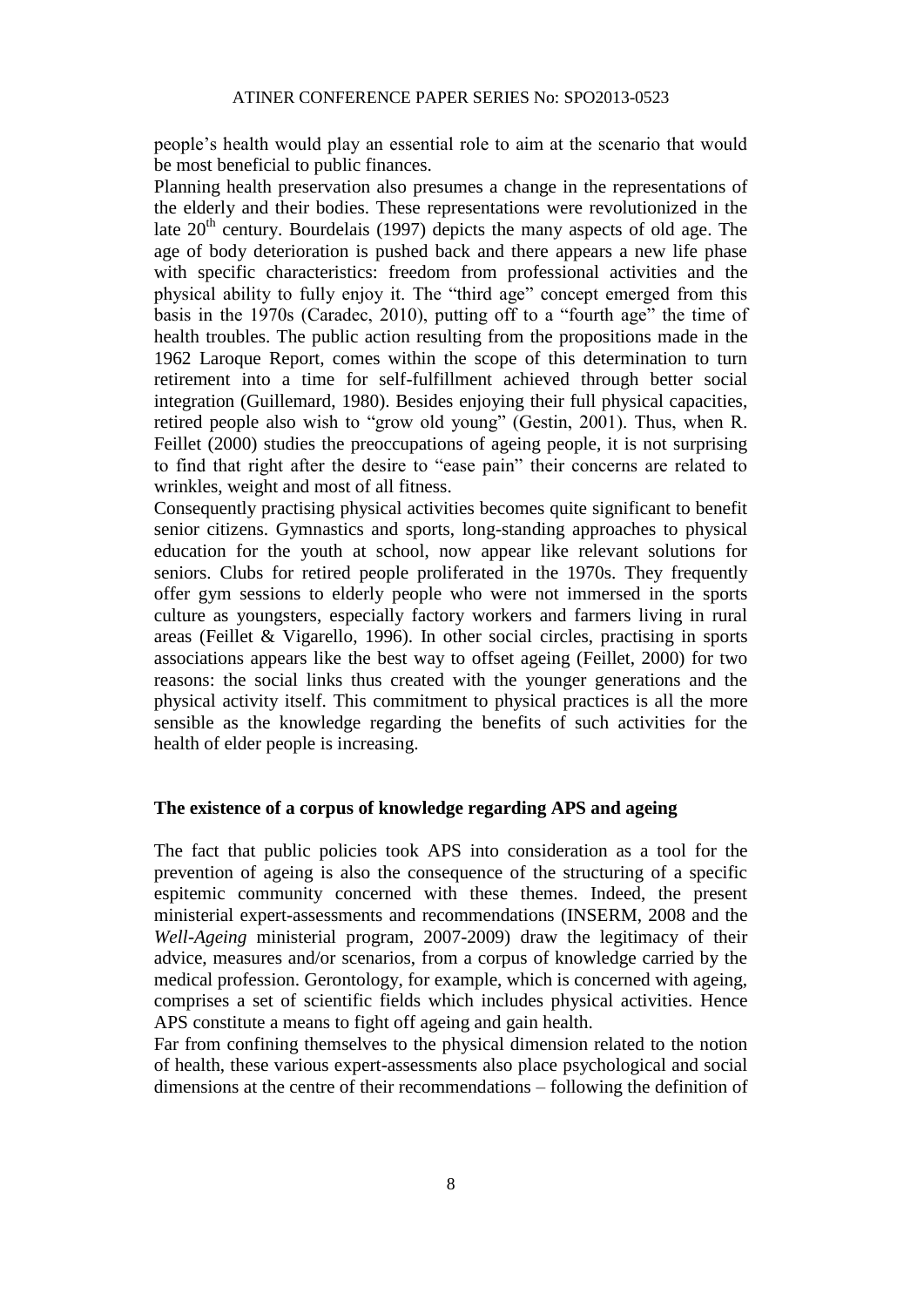health given by the  $WHO<sup>1</sup>$  – thus contributing to broadening the field of knowledge.

These expert-assessments are at the heart of contemporary public policies (Robert, 2008) because they suggest solutions for the problems in question and indirectly participate in the decision-making process. Resorting to an expertassessment is meant to be a neutral and objective approach which offers legitimacy to the political decisions thus based on well-grounded reasons. This "legitimacy transfer" (Leclerc, 2001) rests in particular on the fact that "*the expert can link his assessment to an authenticated knowledgeable corpus*" (Trépos, 1996, p.68). But historically, how was the "knowledgeable corpus" relative to the role of APS in fighting old age put together? How can physical activity contribute to the three dimensions included in the notion of health?

The structuring of the knowledge specifically related to physical activity for senior citizens is rooted in what we know about adults' health in general. Over a first phase, the knowledge gathered together came from exact sciences and only concerned the physical aspect of health. Before the 1980s, knowledge was centred on improving the cardio-respiratory system via highly intensive activities. From the mid-1990s, knowledge centred on lessening risks of chronic pathologies as a priority. Recommendations to this effect were made in the Surgeon General report (USDHHS, 1996) which specifies that "the latest recommendations advise people of all ages to accumulate 30 minutes or more of moderate physical activity (such as brisk walking) on most, if not all, days of the week. It is also admitted that, for most people greater health benefits can be gained through a more vigorous physical activity or longer periods of time". These measures were adopted by the WHO and later updated by Haskell  $\&$ coll. (2007). The latter recommended either moderate intensity aerobic activities for a minimum of 30 minutes five days a week, or vigorous intensity aerobic for a minimum of 20 minutes three days a week. Within this 2007 update, the physiological knowledge was also put to use for adults over 65 and adults over 50 suffering from chronic diseases. Even though the recommendations were similar, the report specifies that it is important for this type of population to individualize the practice and strengthen their muscles. Besides these recommendations, scientists and medical researchers have widely demonstrated the prophylactic effects of physical activity for senior citizens (Vogel, Brechat, Lepretre & coll., 2009): it reduces the risk of developing certain types of cancer, overweight, insulin-dependent diabetes, cardiovascular diseases and osteoporosis.

Since the 1960s, the mental and psychological dimensions of physical activities have been a subject of research. In 1987, *the National Institute of Mental Health* underlined the wholesome effects of APS on mental health. Ten years later, Fox (1999) synthesized 53 articles demonstrating the positive impact of physical activity on individuals, not only on their psychological state, but also on their self-image. A few years later, these conclusions were reiterated (Penedo & Dahn, 2005). In the 2000s an increasing quantity of information

 $\overline{a}$ 

<sup>&</sup>lt;sup>1</sup>The WHO defines health as  $\kappa$  a state of complete physical, mental and social well-being ».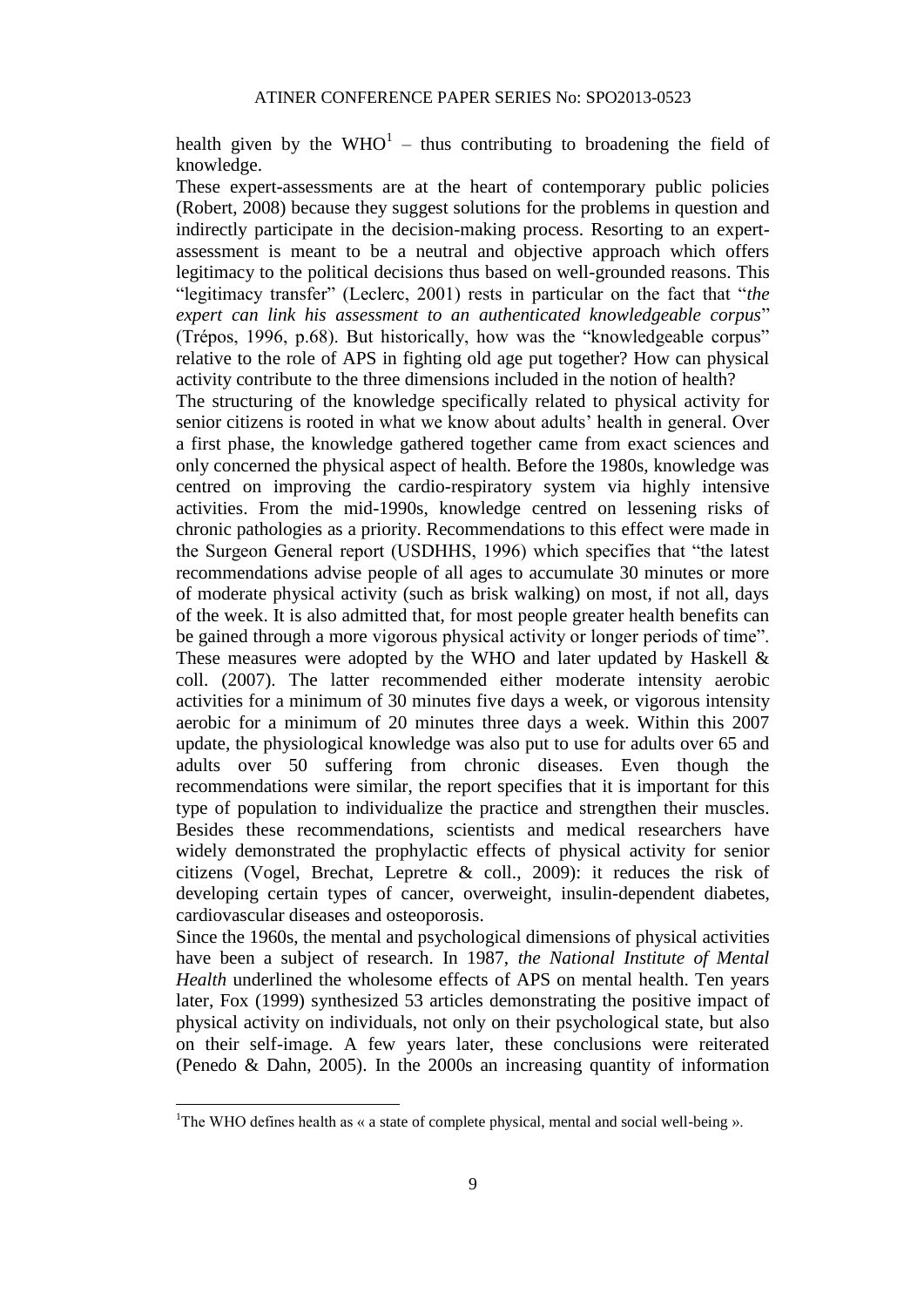relative to these research themes was released. In an article on the positive effects of APS on the cognitive functions of ageing people, Audiffren, André and Albinet (2011) presented an inventory of the production of knowledge on these themes over the last twenty years, referring to epistemology studies – lengthways, crossways and interventional (Churchill, Galvez, Colcombe & coll., 2002 ; Albinet, Fezzani, Thon ; 2008). The authors drew up a report on these positive effects, specifying that physical practice for senior citizens makes it possible to "preserve autonomy, slow down pathological and nonpathological brain ageing, reduce risks of developing neurological diseases, and improve their quality of life. They also underlined a triple advantage: clinical, economical and social.

The third field of knowledge is related to the social dimension of health for the elderly. An individual's quality of life is "a very wide concept influenced, in a complex way, by the person's physical health, his psychological state, how independent he can be, his social relationships, and how he relates to the main factors of his environment" (Nutbeam, 1999). Studies were carried out to grasp the degree of this "quality of life" with elder people (Clark  $\&$  coll., 1999). The conclusion is that people who practise a physical activity enjoy a better quality of life than sedentary people – these results are also true for adults from 18 to 64 years old (Brown & Frankel, 1993 ; Melin & coll., 2003). Yet research on the senior citizens' ways of life reveals a tendency to isolation (Findlay & Robyn, 2003; Poisson-Goulais, 2005). So, besides having a positive impact on the physical and psychological health of the elderly, practising physical activities makes it possible to fight solitude through integrating a group, being appreciated by others, participating in social life and, more generally, creating a social network.

Nowadays, the positive outcomes for senior citizens practising physical activities are largely demonstrated by the various forms of knowledge above mentioned. As gerontology claims to be multidisciplinary, APS are undeniably a tool in its quest for "bio-psychological wellbeing" (WHOQOL Group, 1993). This corpus of knowledge represents anchor points for the various recommendations at the heart of the public policy on *Active Ageing*. Now how are the various levels of this public policy articulated? Are these recommendations included in the political agenda? To what extent are these expert-assessments followed up?

#### **Incentive coming from international institutions**

As underlined by Bossy (2010) in his study of public policies to fight obesity in France and Great-Britain, for a sanitary problem to appear on the political agenda, it is often the case that incentive coming from international institutions first initiates a consideration of the issue at the level of the various nations it represents. Regarding the ageing policy, this role was played by the United Nations Organization (UNO), the World Health Organization (WHO) and the European Community.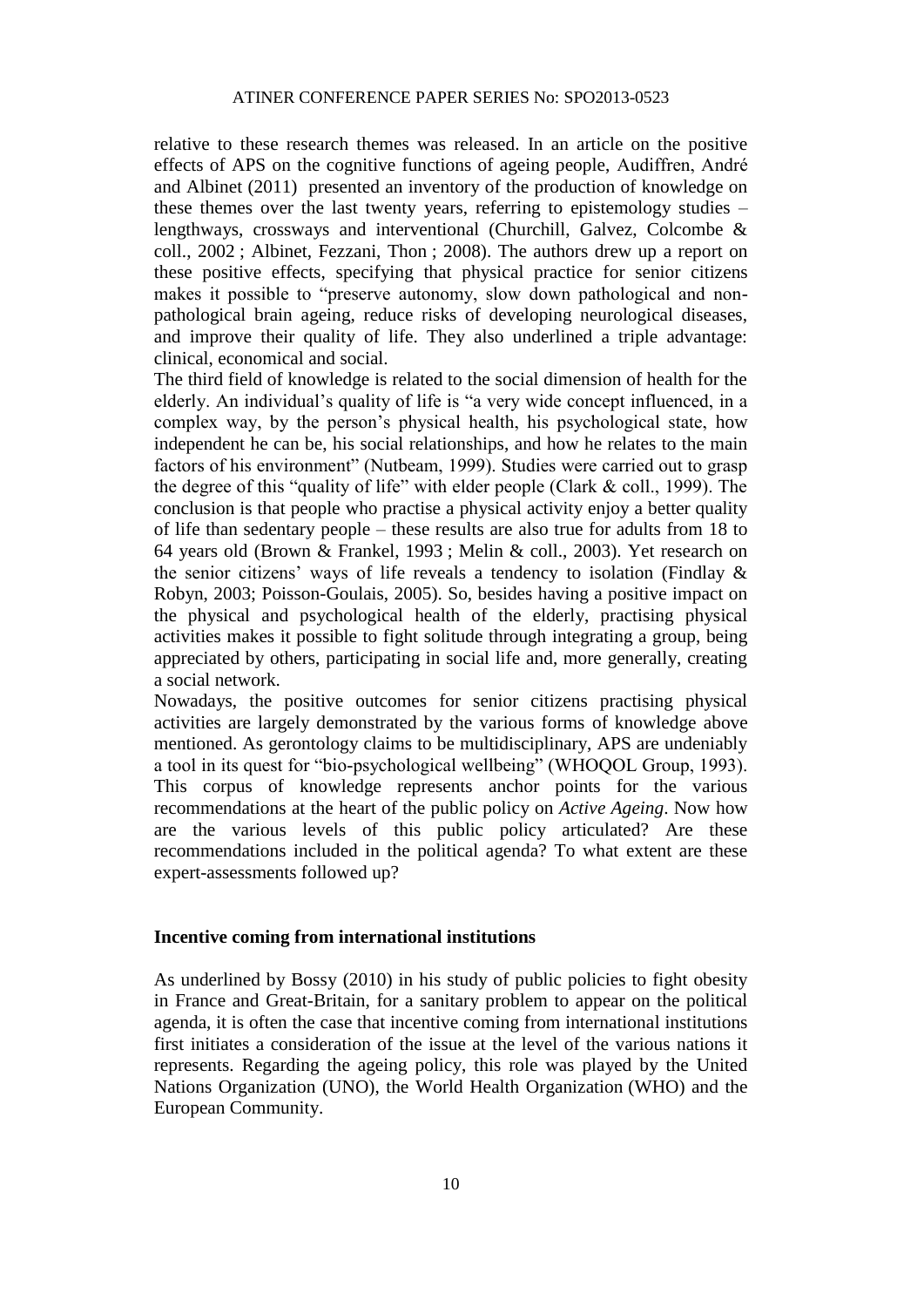In the 1970s, the UNO instigated a genuine debate on the economic and social consequences of the ageing population phenomenon. In 1978, the General Assembly decided (resolution 33/52) to organize the first "senior citizen world assembly". Its purpose was to devise an international action plan to meet the needs and aspirations of senior citizens and to analyze the relationships between an ageing population and the countries' economic growth. The outcome of this meeting was the 1982 Vienna Plan approved by the 124 countries attending this first assembly. The plan defines three priority orientations: the sustainability of development in an ageing world; the promotion of health and well-being until old age; the creation of supportive and favourable environments for every age group. In 1991, the United Nations Principles for the Elderly were promulgated. After acknowledging how much senior citizens contribute to their own societies, this text offers the international community both a roadmap and an approach to issues related to ageing – the general purpose being to make the situation of the elderly a priority with national policies. Reflections on this topic multiplied until 1995 when the World Summit for Social Development was held in Copenhagen. Within the action framework of the "Copenhagen Program", a section dedicated to elderly people advocates offering this population more possibilities to improve their lives. Finally, in 2002, the Report on the second World Assembly on Ageing, in the continuity of the Vienna Plan, focuses on the formulation of an international action plan about ageing. Three similar priority orientations are suggested: the elderly and development; the promotion of health and wellbeing for the elderly; the creation of a favourable and supportive environment. The issue related to ageing is clearly becoming a serious preoccupation for international organizations which found their investigations on various quantitative measures related to the demographic and economic changes in Western countries. The notion of health and well-being emerging from these plans and programs has been especially spread by the WHO. As early as 1986, this organization presented a study on the theme of Ageing and well-being: approaches to a multidimensional evaluation. But only in 2002 was a real action plan set up through the *Active Ageing* program which was presented as a contribution to the UNO Second World Assembly on Ageing (Madrid, 2002). It is a gathering of observations and recommendations formulated in favour of active and healthy ageing, along with practical suggestions which can be used as foundations to finalize more specific measures at local, regional, and national levels. In this text, recommendations regarding physical practices can be found. The idea is "to encourage the elderly to adopt or maintain an active and healthy way of life, particularly through physical and sports activities" (point 67.f). From then on, two mainstays for the prevention of ageing have been the subject of recurrent recommendations: nutrition and physical exercise. The concept of *active ageing* developed within the WHO, along with Guides of wholesome practices for senior citizens wishing to stay in good health. Thus in 2007, the Global Age-friendly Cities Guide developed this concept of *Active Ageing*. A series of reports and articles on this theme followed in succession, integrated into general health plans including the elderly – like the World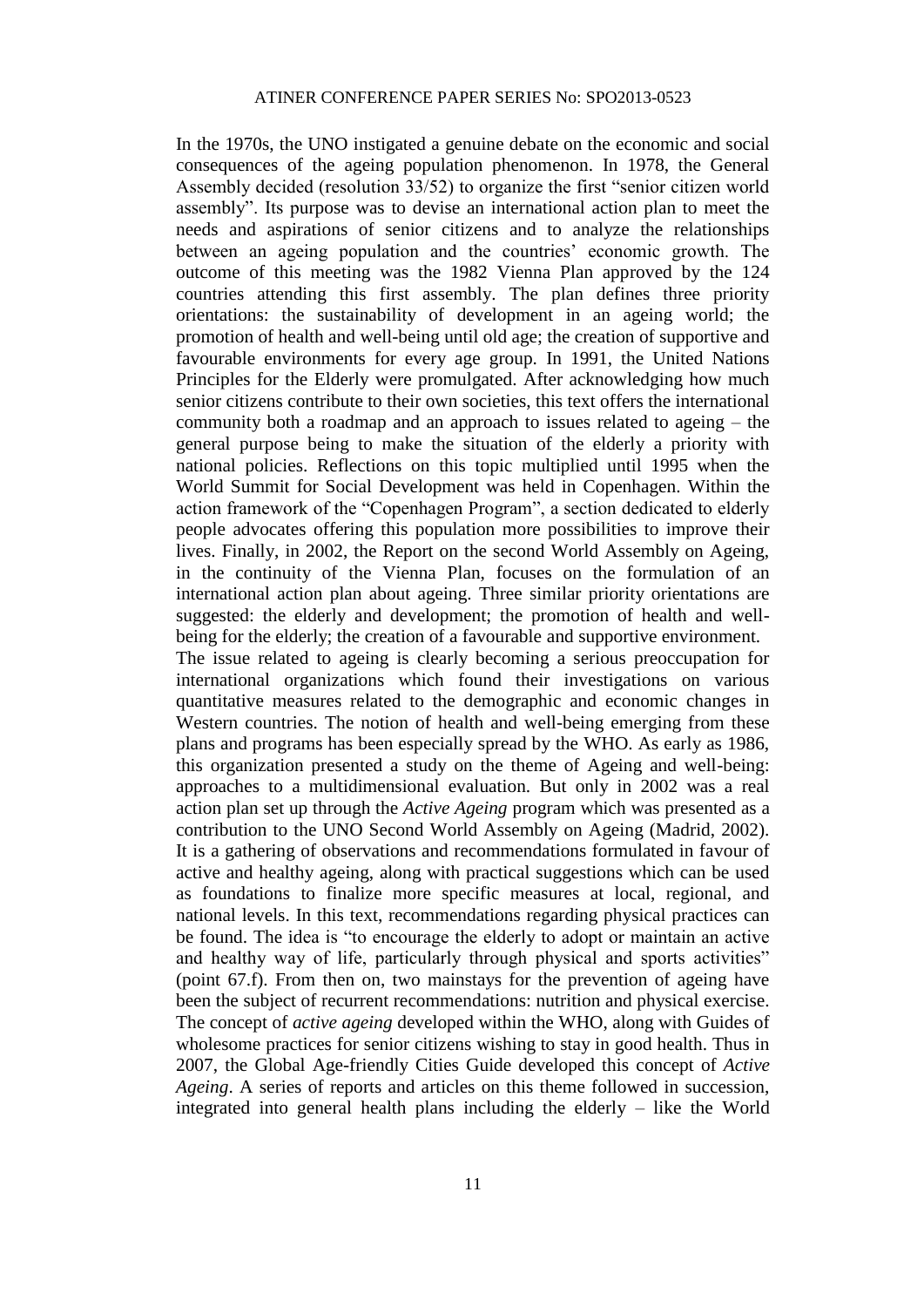recommendations on physical activity for health in 2012, encouraging people aged 65 and more to practise various physical activities. Besides, the WHO website shows works dedicated to physical activities practised by elderly people within the framework of a world strategy for nutrition, physical exercise and health (2012), insisting on the benefits thus gained by senior citizens. They can improve their cardiopulmonary endurance and the state of their muscles and bones, as well as reduce the risk of non-transmitted diseases, depression and cognitive deterioration. As mentioned above, some practical recommendations are also made in terms of intensity of effort and periodicity of practice.

This vast movement was relayed in 2003 by the European Union which launched the *Healthy Ageing* program as part of the UE public health program, and in 2009 by the OECD (Organization for Economic Cooperation and Development) with its Policies for Healthy Ageing (Oxley, 2009) which investigate policies relative to ageing in good health.

It is in this international context that France was going to develop its own ageing policy around the notion of *well-ageing*. At first, the role of physical activities, in particular for senior citizens, appeared within the context of politically-led campaigns for better nutrition and fight against obesity (First National Program for Nutrition and Health 2001-2005). As for texts related to an ageing policy in France, the first one dates back to 1962 (the Laroque Report), but then nothing was produced until 2005 when the Reference Book for healthy practices: preventing falls with elderly people living at home was released (INPES<sup>1</sup>, Bourdessol H., Pin S. (dir.), 2005). Again physical activities are viewed as a means to prevent ageing and especially dependence  $-$  a problem which has been preoccupying French health policies since the end of the 1990s (Ennuyer, 1998). From then on, a series of prevention programs followed one another like the INPES prevention project in 2006 – "Eat well, move well... and live fit! Guidelines for the elderly"– which promotes healthy eating and physical activities from the age of 55. But the most ambitious program is the Well-ageing National Plan (2007-2009) which suggests the steps to be followed for "successful ageing", from the perspective of individual health as well as social relationships, leaning on the organization and implementation of adapted preventive actions. Its third axis is dedicated to the promotion of sports and physical activities<sup>2</sup>, reinforced by the Well-Ageing Label Specifications: living together, in 2009. Evaluating the Well-Ageing Plan and its third axis makes it possible to draw a list of measures taken in favour of sports and physical practices: creation of the first directory of sports associations offering activities for senior citizens; increased support to sports federations opened to senior citizens; training of sports professionals; assessment of older people's physical aptitudes; improved communication through "open-doors days" for senior citizens in sports federations, etc.

 $\overline{a}$ 

<sup>&</sup>lt;sup>1</sup>INPES: the National Institute for Prevention and for Health Education

<sup>&</sup>lt;sup>2</sup>The role APS play in health care is widely exposed by expert-assessments like the one made by INSERM (2008), for example, which was turned into a national plan – the National Prevention Plan through Sports and Physical Activities (PNAPS) – in 2008.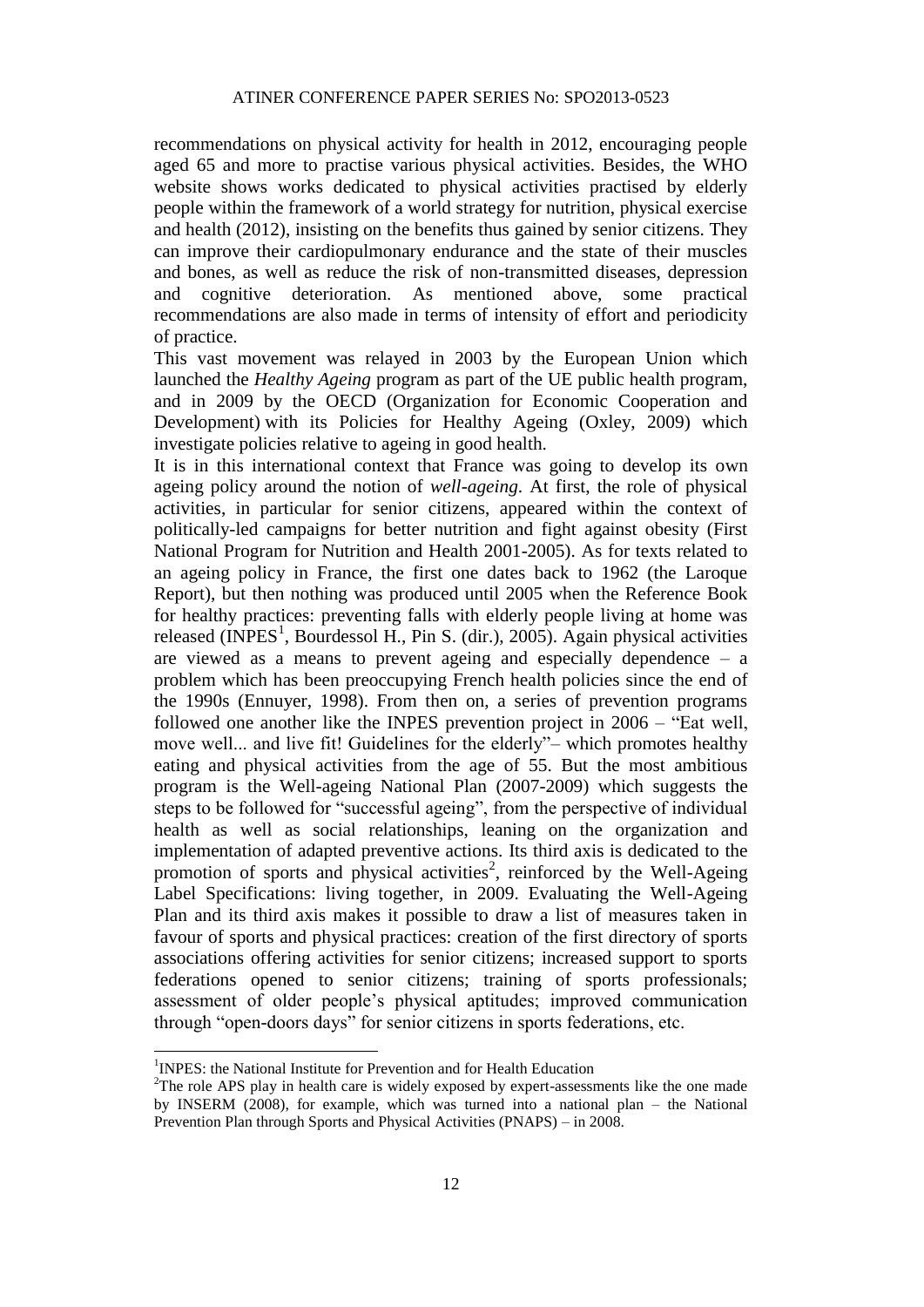As demonstrated, three elements are essential to the consideration of physical activities in French public policies for the prevention of ageing: the evolution of the wider economic and social context; establishing a field of knowledge and expertise; and incentive institutions taking things in their hands. Thus, the various streams defined by Kingdon (2002) are combining progressively: problems are being defined and becoming more and more inescapable. The incentive from international institutions prepares the ground for public policies. Then, the policy window being open, it is time for the politician to step in and the definition of a prevention policy through APS appears on the political agenda. As a result, physical activities take an ever-increasing importance – next to nutrition – in the programs for prevention and for health promotion. The concept of nutrition is even extended over the two  $PNNS<sup>1</sup>$  (National Plan for Nutrition and Health) and concerns the whole of the population since it is meant to point both to nutrition and to physical activities. Consequently physical activity becomes a crucial part of health and the fight against ageing. From this perspective, prevention means taking action as early as possible. Hence the PNAPS (National Plan for prevention through Sports and Physical Activities) envisions the practice of APS from a very early age through adolescence. Then the impact on health and ageing is seen as a continuum and anticipation.

Mobilizing local actors to actually carry out these programs remains an unsolved problem, as evidenced by the assessment of the *Well-Ageing Plan* which highlights the lack of financial means and dynamics in the projects tackled to stimulate associations offering APS as well as the public concerned. Including an issue in the political agenda does not guarantee a deep change in ways and practices. In this respect, the assessment of public policies is a major tool to improve their impact.

#### **Bibliography**

 $\overline{\phantom{a}}$ 

- Albinet, C., K. Fezzani & B. Thon (2008). 'Vieillissement, activité physique et cognition.' *Science & Motricité*, 63 : 9-36.
- Albouy, V., E. Bretin, N. Carnot & M. Deprez (2009). 'Les dépenses de santé en France : déterminants et impact du vieillissement à l'horizon 2050.' *Les Cahiers de la DGTPE* 11 : 1-31.
- Audiffren, M., N. André & C. Albinet (2011). 'Effets positifs de l'exercice physique chronique sur les fonctions cognitives des séniors : bilan et perspectives.' *Revue de neuropsychologie* 3(4) : 207-225.
- Robert, C. (2008). 'Chapitre 11 : Expertise et action publique.' In : O. Borraz & V. Guiraudon (eds.), *Politiques publiques 1*, 309-335. Paris : Presses de Sciences Po.
- Bossy, T. (2010). 'Les différentes temporalités du changement : la mise sur l'agenda de l'obésité en France et au Royaume-Uni.' In : B. Palier & Y. Surel (eds.) *Quand les politiques changent. Temporalités et niveaux de l'action publique,*  145- 182. Paris : L'Harmattan.

<sup>&</sup>lt;sup>1</sup>First National Nutrition Health program: 2001-2005. Second National Nutrition Health program: 2006-2010.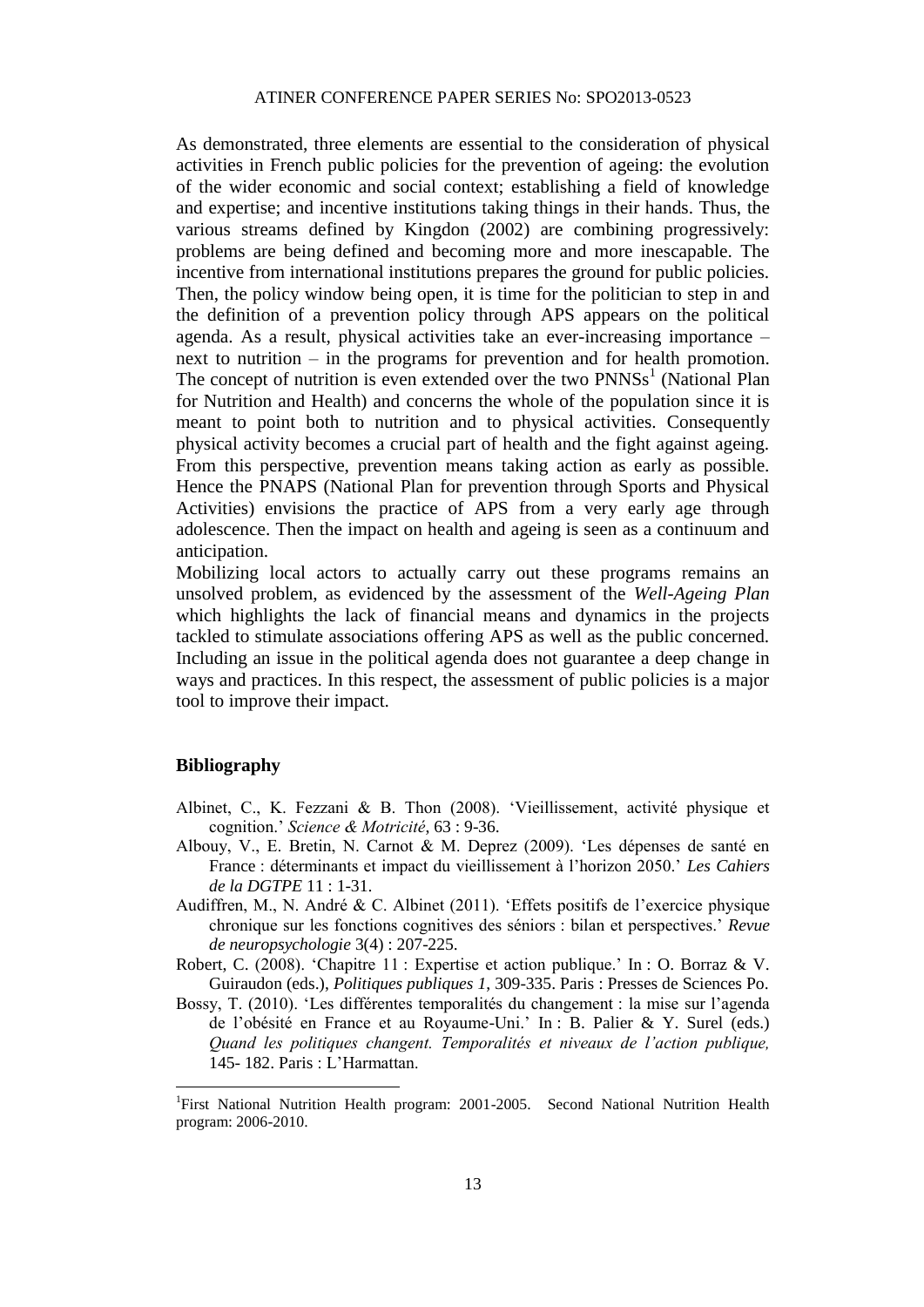#### ATINER CONFERENCE PAPER SERIES No: SPO2013-0523

- Bourdelais, P. (1997). 'Les nouveaux visages du vieillissement de la population française.' *Lien social et Politiques* 38 : 11-20.
- Brown, B.A. & B.G. Frankel (1993). 'Activity through the years : leisure, leisure satisfaction and life satisfaction.' *Sociology of Sport Journal* 10: 1-17.
- Caradec, V. (2010). Sociologie de la vieillesse et du vieillissement. 2<sup>nd</sup> ed. Paris : Armand Colin.
- Churchill, J.D., R. Galvez, S. Colcombe & coll. (2002). 'Exercise, experience and the aging brain.' *Neurobiol Aging* 23: 941-955.
- Clark, S., M.M. Long & L.G. Schiffman (1999). 'The mind body connection: the relationship among physical activity level, life satisfaction, and cognitive age among mature females.' *Journal of Social Behavior and Personnality* 14: 221- 241.
- Cobb, R.W. & C.D. Elder (1983). *Participation in American Politics : The Dynamics*  of Agenda Building. 2<sup>nd</sup> ed.. Baltimore: Johns Hopkins University Press.
- Cobb, R.W., J.-K. Ross & M.H. Ross (1976). 'Agenda Building as a Comparative Political Process.' *American Political Science Review* 70(1): 126-138.
- Commission d'étude des problèmes de la vieillesse (présidée par P. Laroque). (1962). *Politique Vieillesse*.
- Dormont, B. (2009). *Les Dépenses de santé. Une augmentation salutaire ?*. Paris : Editions Rue d'Ulm/Presses de l'Ecole Normale Supérieure.
- Ennuyer, B. (1998). 'La construction du champ de la vieillesse dépendante 1973- 1987 : le retour en force du modèle de vieillesse biomédicale.' *Revue Prévenir*  $35 : 63 - 70$ .
- Feillet, R. (2000). *Pratiques sportives et résistances au vieillissement*. Paris : L'Harmattan.
- Feillet, R. (1996). *Représentations du vieillissement et attitudes des retraités et des jeunes en situation de confrontation sur le terrain sportif*. Ph.D. diss., Paris V University.
- Findlay, R. A. (2003). 'Interventions to reduce social isolation amongst older people: where is the evidence ?' *Ageing & Society* 23: 647-658.
- Fox, K.R. (1999). 'The influence of physical activity on mental well-being.' *Public Health Nutr*, 2: 411-418.
- Gestin, A. (2001). 'Un nouvel impératif pour les hommes et les femmes retraités : vieillir-jeune' *Cahiers du genre* 31(2) : 203-219.
- Grignon, M. (2002). 'Impact macro-économique du vieillissement de la population sur les dépenses d'assurance maladie en France.' *Santé société et solidarité* 2002(2) : 135-154.
- Guillemard, A.-M. (1980). *La vieillesse et l'Etat*. Paris : Presses Universitaires de France.
- Haskell, W.L., I.M. Lee, R.R. Pate, K.E. Powell, S.N. Blair & coll. (2007). 'Physical activity and public health: updated recommendation for adults from the American College of Sports Medicine and the American Heart Association' *Circulation* 116: 1081-1093.
- INSERM (2008). *Activité physique. Contextes et effets sur la santé. Synthèse et recommandations*. Paris : INSERM.
- Institut National de Prévention et d'Éducation pour la Santé (2006). *Manger, bouger... et vivre en forme ! Des guides pour les personnes âgées*. Paris : INPES.
- Bourdessol, H. & S. Pin (eds.) (2005). *Référentiel de bonnes pratiques : Prévention des chutes chez les personnes âgées à domicile*. Paris : INPES.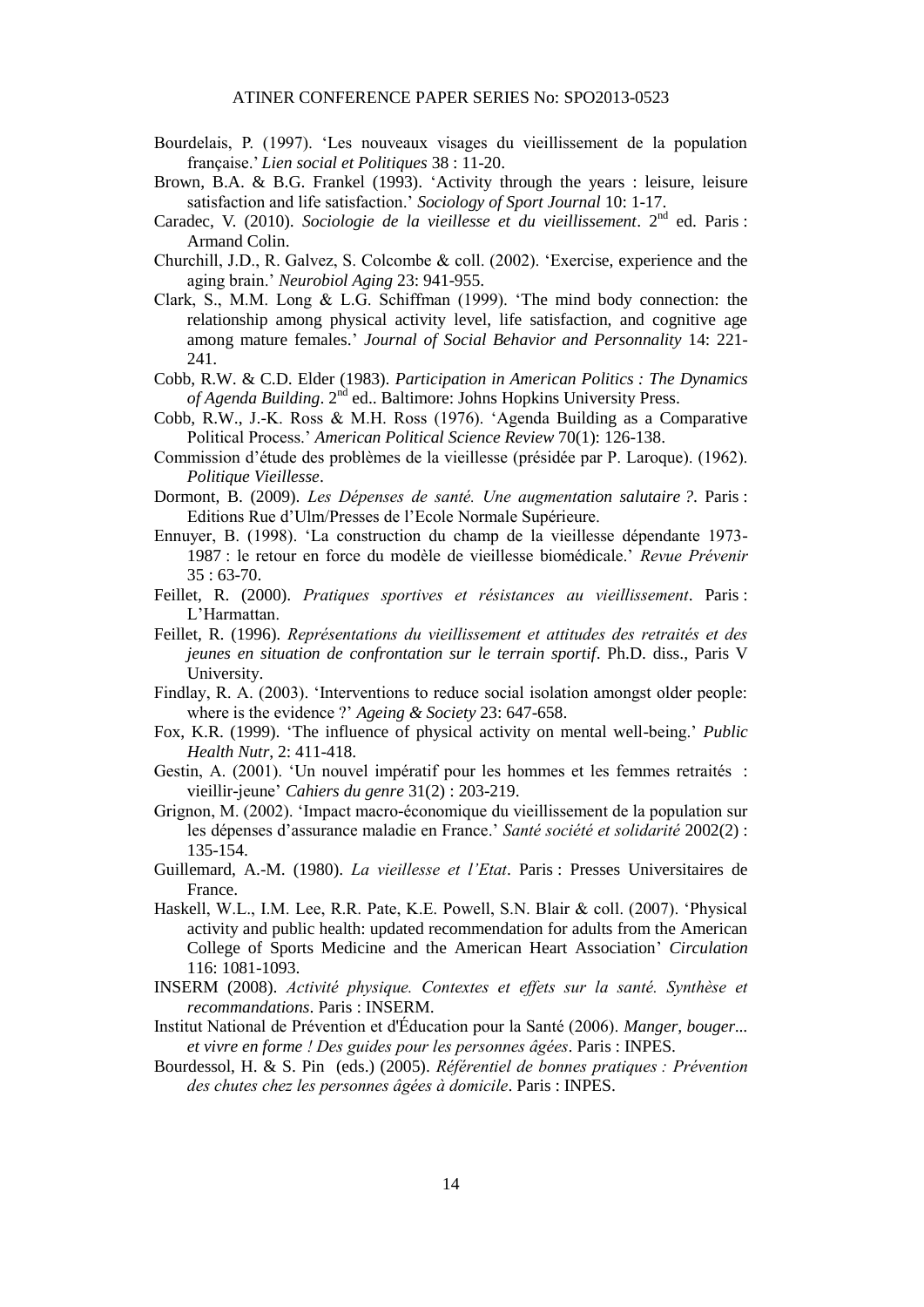- Kingdon, J. (2002). *Agendas, alternatives, and public policies*. 2<sup>nd</sup> ed. London: Longman.
- Leclerc, G. (2001). 'Histoire de la vérité et généalogie de l'autorité.' *Cahiers internationaux de sociologie* 111 : 205-231.
- Melin, R., F. Fug-Meyer & A.R. Fug-Meyer (2003). 'Life satisfaction in 18 to 64 year-old Swedes: in relation to education, employment situation, health and physical activity' *Journal of Rehabilitation Medecine* 35: 34-90.
- Meslé, F. (2006). 'Progrès récents de l'espérance de vie en France. Les hommes comblent une partie de leur retard.' *Population* 61/4 : 437-462.
- Ministère de l'emploi et des solidarités. Ministère délégué à la santé. (2001). *Programme National Nutrition-Santé 2001-2005*.
- Ministère de la Santé et des Solidarités, Ministère délégué à la Sécurité Sociale, aux Personnes âgées, aux Personnes handicapées et à la Famille, Ministère de la Jeunesse, des Sports et de la Vie associative (2007). *Plan National « Bien Vieillir » (2007-2009)*.
- Ministère de la santé, de la jeunesse, des sports, Ministère du travail, des relations sociales, de la famille et de la solidarité et de la ville (2009). *Cahier des charges label Bien Vieillir : Vivre ensemble.*
- Ministère de la santé, de la jeunesse, des sports et de la vie associative (2008). *Plan National de prévention par l'Activité Physique et Sportive (PNAPS) : Retrouver sa liberté de mouvement*.
- Nutbeam, D. (1999). *Glossaire de la promotion de la santé.* Copenhague : Organisation mondiale de la santé, Bureau régional de l'Europe.
- Organisation des Nations Unies (1991). *Principe des Nations Unies pour les personnes âgées*. New-York: ONU.
- Organisation des Nations Unies (1995). *Sommet Mondial pour le Développement Social, Copenhague, 6-12 mars 1995*. New-York: ONU.
- Organisation des Nations Unies (2002). *Rapport de la deuxième Assemblée mondiale sur le vieilliessement, Madrid 8-12 avril 2002*. New-York: ONU.
- Organisation Mondiale de la Santé (1986). 'Troisième âge et bien-être : approches d'une évaluation multidimensionnelle.' *OMS, Publication offset 84*. Genève : Organisation mondiale de la Santé.
- Organisation Mondiale de la Santé (2002). *Active Ageing, Vieillir en restant actif : Cadre d'orientation*. Genève : Organisation mondiale de la Santé.
- Organisation Mondiale de la Santé. (2004). *Stratégie mondiale pour l'alimentation, l'exercice physique et la santé*. Genève : Organisation mondiale de la Santé.
- Organisation Mondiale de la Santé. (2007). *Guide mondial des villes amies des ainés*. Genève : Organisation mondiale de la Santé.
- Oxley, H. (2009). 'Policies for Healthy Ageing : An Overview.' *OECD Health Working Papers* 42.
- Palier, B. & Y. Surel (2005). 'Les "trois I" et l'analyse de l'Etat en action.' *Revue française de sciences politique* 55(1) : 7-32.
- Penedo, F.J. & J.R. Dahn (2005). 'Exercise and well-being: A review of mental and physical health benefits associated with physical activity' *Curr Opin Psychiatr* 18: 189-193.
- Poisson-Goulais, A. (2005). 'Relation entre lien social et dépendance de la personne âgée », in Aïn J., « Dépendances. Paradoxes de notre société ?' *ERES* : 143-162.
- Prioux, F. (2006). 'L'évolution démographique récente en France' *Population* 61(4) : 393-435.